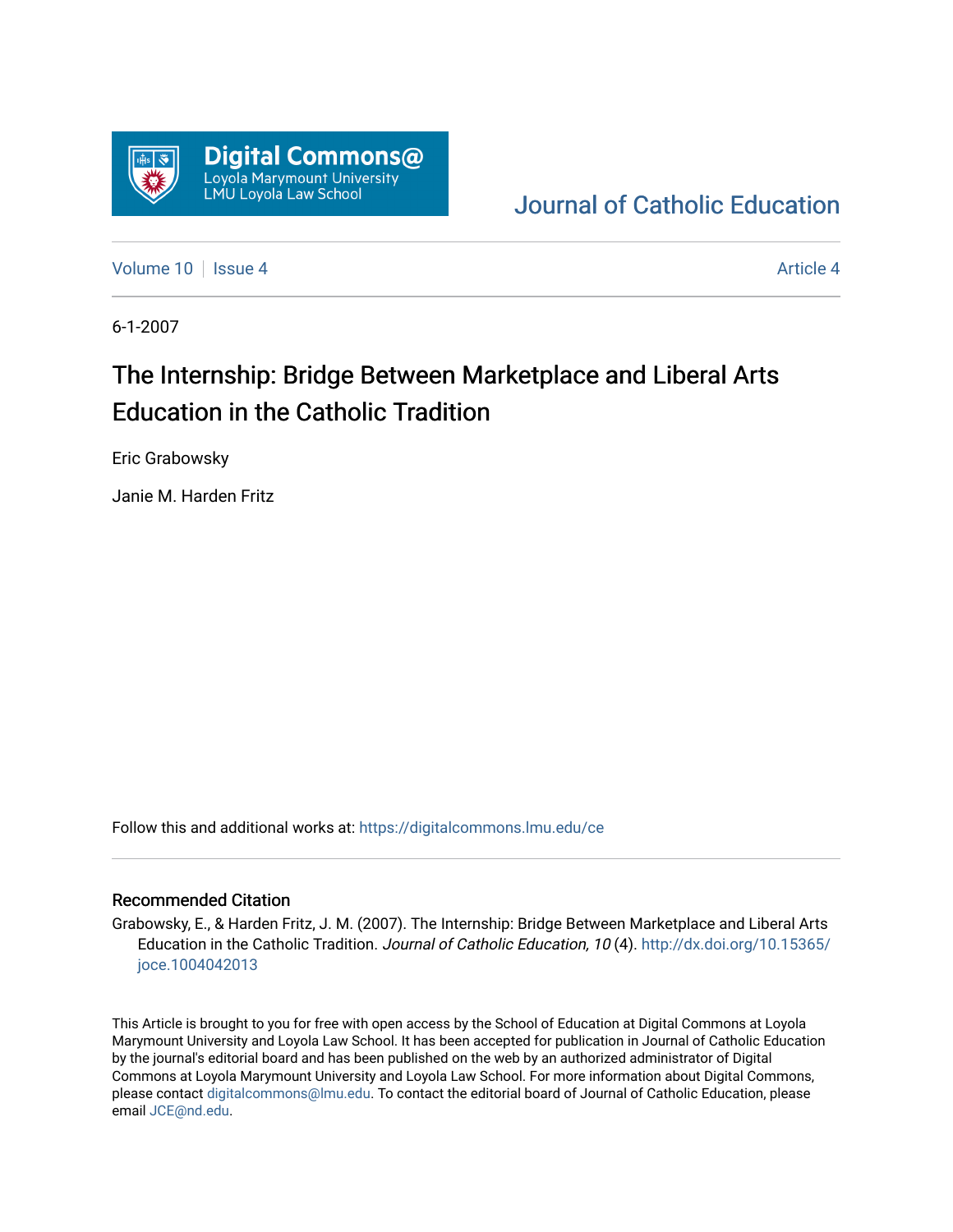# **THE INTERNSHIP: BRIDGE BETWEEN MARKETPLACE AND LIBERAL ARTS EDUCATION IN THE CATHOLIC TRADITION**

ERIC GRABOWSKY *University of Mary*

JANIE M. HARDEN FRITZ *Duquesne University*

> *Internships can be distinctive pedagogical opportunities within a Catholic liberal arts education. The applied marketplace experience provided by an internship, properly understood, is consistent with the Catholic understanding of education. The value of internships for Catholic higher education can be illustrated by focusing on communication and rhetorical studies. This essay consists of a selected review of literature situating internships within liberal arts education, followed by the articulation of a Thomistic framework for rhetorical education.*

#### **INTRODUCTION**

Catholic institutions of higher education in the United States struggle with<br>issues of identity and mission, seeking to be faithful to a religious tradition and to offer the best of secular education (Thimmesh, 1997; Wilcox & King, 2000). Burtchaell (1998) details the change in character of religious institutions over time, characterizing loss of religious ground with the metaphoric title of his book, *The Dying of the Light*, while O'Brien (2002) examines possibilities and challenges for Catholic education, particularly as Catholic institutions seek distinctiveness that simultaneously embraces normative standards of higher education. On a departmental level, these concerns have been framed using Buber's (1966) term "unity of contraries" (p. 111) in an analysis of one academic unit within a Catholic institution to provide a rationale for a specialist/generalist educational model (Fritz, Arnett, Ritter, & Ferrara, 2005) within a mission oriented to praxis, or theoryinformed action (Fritz, 2002).

In this essay, we offer Catholic institutions of higher education a way to emphasize their unique tradition by positioning the internship experience as a bridge between liberal arts education and the marketplace, arguing that this

*Catholic Education: A Journal of Inquiry and Practice*, Vol. 10, No. 4, June 2007, 436-448 © 2007 University of Notre Dame.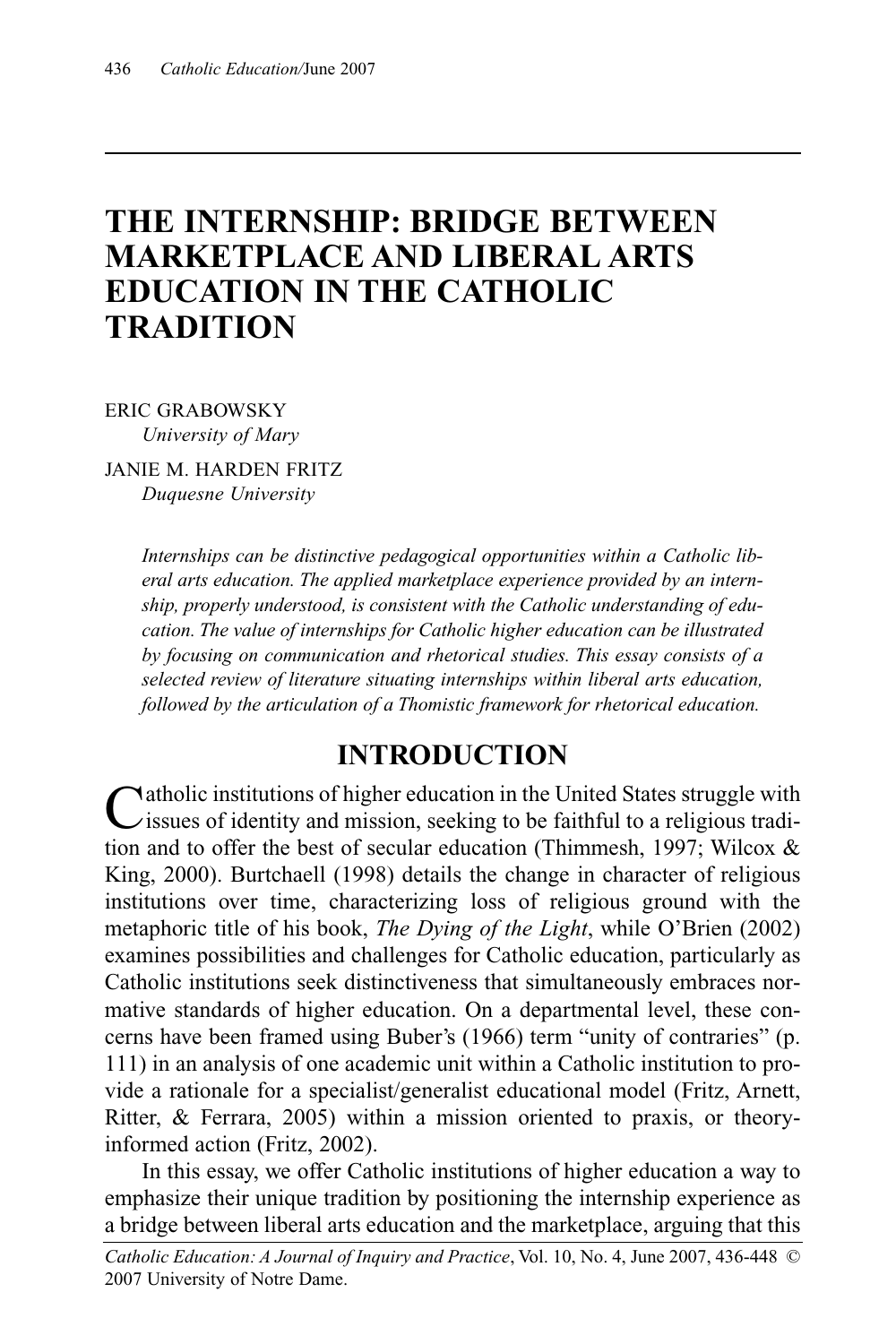applied experience is important for Catholic liberal arts education and can serve as an important marker of Catholic institutional identity when understood within the philosophical framework of Thomism. Informed by Cardinal Newman (1959), we suggest that a liberal arts education can provide an ethical orientation to practice in the marketplace with an integrated approach that values intellectual training for its own sake, while aiming to influence the world toward truth, justice, and goodness. The field of communication and rhetorical studies provides a location for illustrating this integration of practical experience with a liberal arts education. This essay begins with a definition of liberal arts education as we use it in this essay, then presents a selected review of literature situating internships within higher education, and follows with articulation of a Thomistic framework for education in rhetoric within the liberal arts, defining the internship experience as pedagogical engagement of common human experience that holds ethical and practical implications.

## **LIBERAL ARTS EDUCATION**

Classically understood as comprising the contents of the trivium (grammar, logic, and rhetoric) and the quadrivium (arithmetic, geometry, astronomy, and music; Lewis, 1964), the liberal arts now carry the connotation of "nonspecialized, nonscientific studies" (Munzel, 2003, p. 46), or the humanities. The history of the liberal arts includes a post-19th century split between the humanities and sciences (Munzel, 2003), with liberal arts colleges including in their curriculum attention to each area of study, recognizing the importance of the sciences to a well-rounded education (Styer, 2002). The broader term liberal education in the United States has been conceptualized as education that prizes reasoning, knowledge for its own sake, critical intelligence, and habits of mind that foster democratic participation (Kimball, 1986, 1996). This essay understands liberal arts education broadly, as marked by common use (liberal arts colleges), recognizing its historic roots and the value of the tradition it represents.

# **THE INTERNSHIP AS A MODE OF LEARNING**

An internship can be defined as an experiential learning activity providing a bridge between academic education and the world of the professions (Sgroi & Ryniker, 2002). Derived from principles of cooperative education initiated early in the 20th century (Sovilla, 1998), internships are offered by universities in response to calls by employers for greater job preparedness on the part of students (Elkins, 2002). Internship programs have been touted as a means to provide students with an opportunity to develop skills tied to job contexts (Gabris & Mitchell, 1989). Faculty, however, express concerns for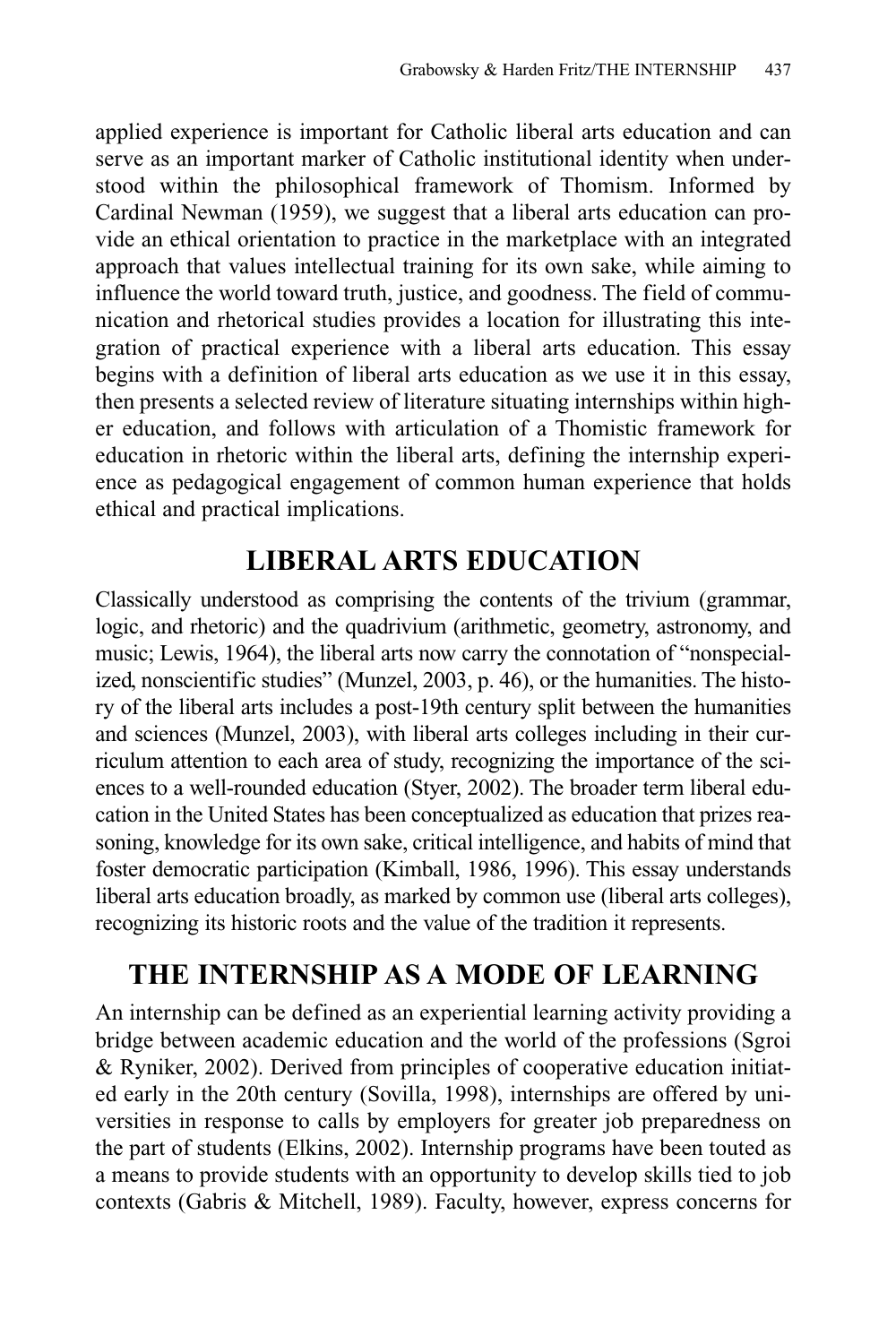the academic value of what is seen as merely work experience (Fitt  $\&$ Heverly, 1992), while debates between advocates of liberal arts education and advocates of professional training for the marketplace (Cornwall & Stoddard, 2001; Rabuzzi, 2001) are played out at the disciplinary level at professional conferences and in disciplinary journals.

Understanding the internship as a form of praxis, or theory-informed action (Arnett & Arneson, 1999), provides a philosophical background for internships consistent with a liberal arts education within the Catholic tradition and is consistent with the growing literature on the nature and function of internships, which are said to work best as an integral part of the educational experience (Cantor, 1995). The importance of praxis is seen in the value of reflection on experience, which is understood to be necessary for learning (Kolb, 1984). Articulating a public, philosophical grounding for an internship program offers a qualitative contribution to education and to the marketplace in an era marked by the dual concerns of citizen education and student placement.

Grounding the internship within the notion of *praxis* permits connection to the notion of practical wisdom (Aristotle, 1954) as a core aspect of higher education (Churchill, 1997), which articulates a concern for action that moves beyond technique (Barrett, 1978). The metaphor of engineering opens the idea of practical wisdom, showing a need to understand a complete picture of the unique location in which one is situated in order to take constructive action (Arnett, 1999). When internships are embedded within a humanities framework, students engage reflection nourished by a philosophical background, providing a rich educational experience drawn from what might otherwise become thin unreflective practices and answering concerns of academics who fear "the transformation of liberal arts institutions into 'trade schools'" (Corbett & Kendall, 1999, p. 75).

Within private schools with a religious orientation, a theological and philosophical foundation provides further support for mission distinctiveness necessary for program and institutional survival (Arnett & Fritz, 2002; Fritz, 1997). Educators within the liberal arts have a valuable history of traditional philosophy providing ethical parameters within which to engage the marketplace across temporal circumstances. Catholic education has historically embraced the liberal arts through the philosophy of Thomism (MacIntyre, 2001), and hence inherits a philosophical framework permitting such institutions to embrace an internship program within a degree program in communication and rhetorical studies without the danger of specialization, a concern of many educators in the liberal arts (Fritz et al., 2005).

The formative framework of Thomism embraces accountability to the good, the true, and the real identified in all areas of life; hence, it provides a pedagogical environment compatible with the liberal arts. A rhetoric pro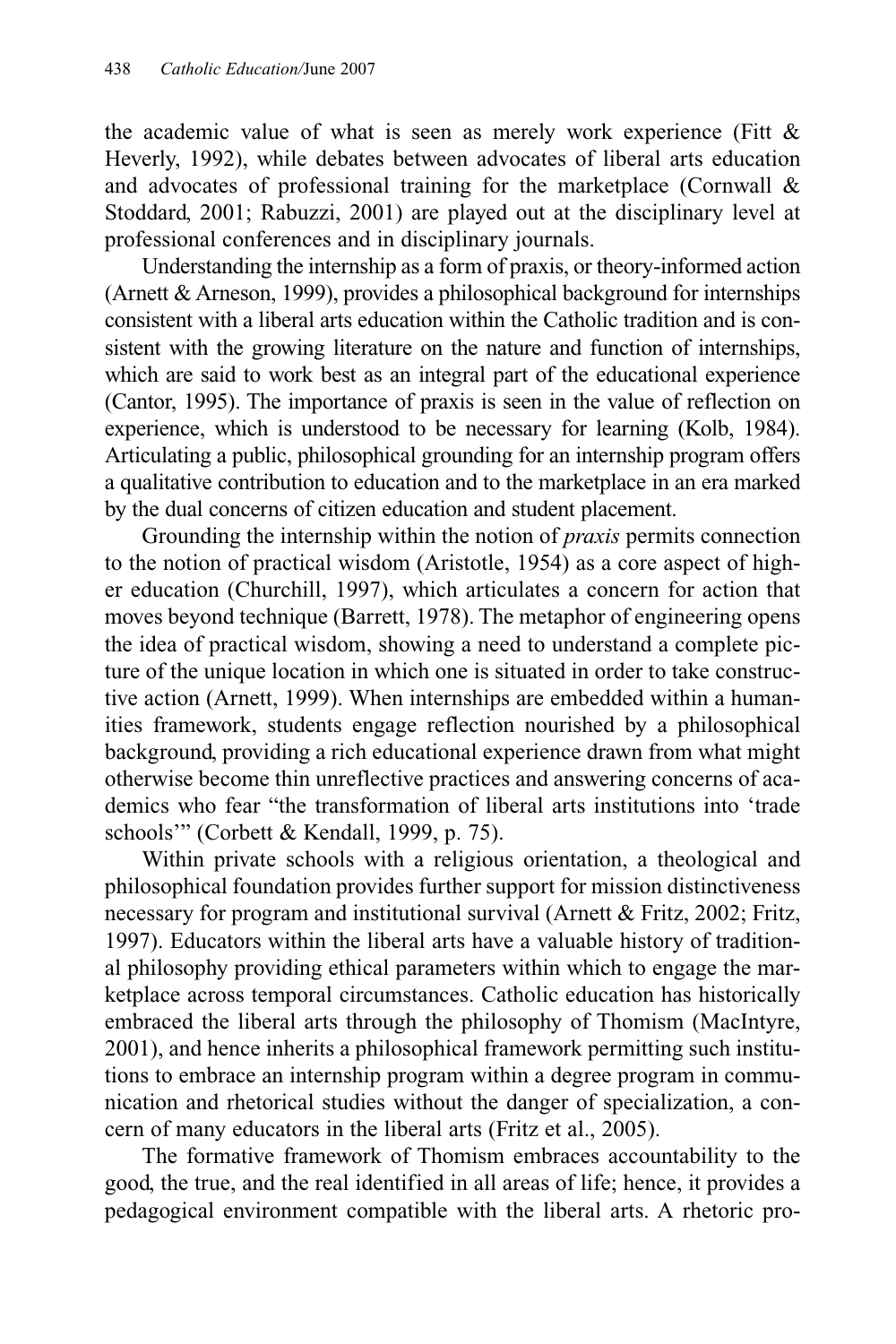gram in a Catholic institution of higher education seeking to engage the community and its marketplace within a liberal arts tradition is therefore substantiated by a Thomistic framework that provides grounding for wise decisions regarding the certain and contingent elements of human life. The Thomistic view of education provides a formative landscape of principle and practice.

As a striking contrast to skepticism and relativism in all of its forms, Aquinas assumes an independent and knowable reality as the proper starting point of philosophy (Aquinas, 1975a, 1975b) while he supplies a moral philosophy highlighted by the formation of virtue, which disposes one rationally toward the good (Aquinas, 1966, 1975c, 1975d). A Thomistic education provides the student with the proper and ethical starting point of engagement for life in the community. Hibbs (1990) argues that the theological teleology of St. Thomas supplies a natural law perspective with an obligatory basis in persuasion and practice toward the good, which Hibbs ultimately frames as a "rhetoric of the good" (p. 309). With the primacy of Aquinas in Catholic thought, it is proper to evaluate contemporary pedagogical issues from the philosophical vantage point of Thomism. The Thomistic approach provides a formative basis, theoretical justification, and an ethical framework for communication internships as part of a collegiate rhetorical curriculum guided by the liberal arts.

#### **THOMISM AND CATHOLIC EDUCATION**

For Roman Catholicism, Thomism has a foundational primacy for theological, philosophical, moral, and practical matters (Leo XIII, 1879; McArthur, 1991; McInerny, 1966). John Paul II (1998) affirms this view in *Fides et Ratio*. The life of St. Thomas Aquinas provides a model of commitment, learning, and scholarship (Chesterton, 1956; McCormick, 1937). Moral, ethical, and legal applications of Thomism offer a serious and scholarly view of contemporary society (Haldane, 2000; Hittinger, 2003). In the realm of education, Catholic schooling historically has insisted on liberal education and the liberal arts for the clergy and the laity with a view toward the true, the good, and the real (Newman, 1959; Pius XI, 1929; Wise, 1947). Wise writes:

The Christian ideal is embedded in our ways of life. The paths of virtue and learning, the goals of excellence and the tortuous, heroic struggle for attainment demand the training of man's highest powers; and the liberal arts have rightly been esteemed as formative of noble ideals and effective methods, valid habits of thought and true premises. (1947, p. 172)

## **THOMISM AND THE LIBERAL ARTS**

Thomism, because of the formation and foci of Aquinas, has a special relationship to the liberal arts (Rand, 1946; Wise, 1947). McArthur (1991)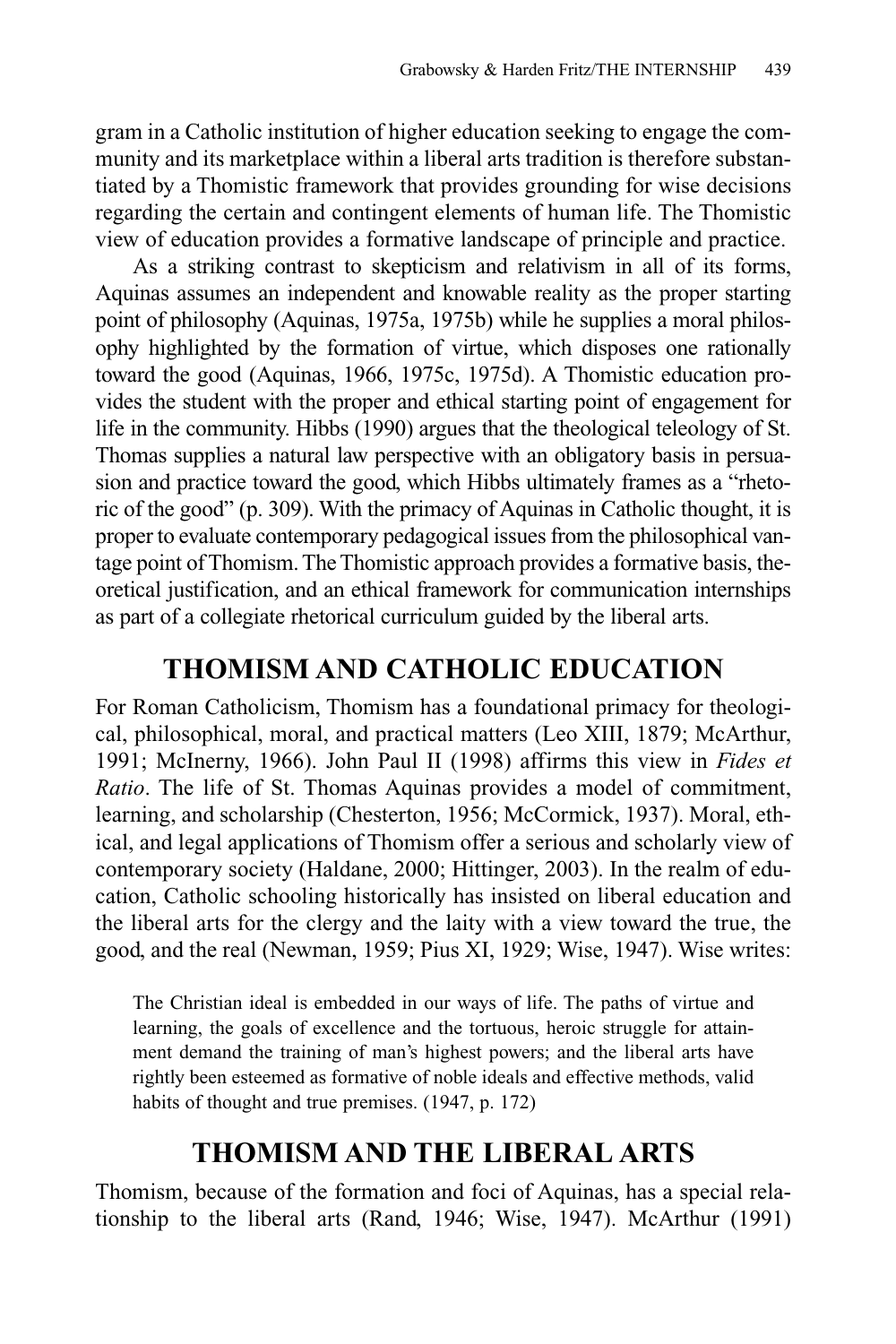argues that a restoration of genuine liberal education is essential to the formative study of St. Thomas Aquinas. Conversely, the liberal arts tradition within a Catholic institution of higher education needs Thomism for several reasons. First, a liberal arts education needs a philosophical foundation, for which Thomism is especially suited within Catholic educational contexts. According to Leo XIII (1879),

When philosophy stood stainless in honor and wise in judgment, then, as facts and constant experience showed, the liberal arts flourished as never before or since; but, neglected and almost blotted out, they lay prone since philosophy began to lean to error and join hands with folly. (p. 20)

Reflection grounded in reality and guided by reason leading to virtuous action is a pressing need for the expanding challenges, both ethical and practical, of the 21st century marketplace.

Second, the philosophical realism and moral philosophy of Aquinas are supportive of the role of a liberal arts education in shaping an ethical community. The formative nature of the liberal arts prepares students for a diligent life of accountability to roles within the larger community, which specialization cannot provide (Hitchcock, 1991; Weaver, 1948; Wise, 1947). Upon observing higher education, Weaver (1955/2000) states,

Engineers and other technicians can be turned out by a more or less routine type of training. But skill in dealing with the public, in relating business policy to broad social trends, and in exercising the sort of imaginative insight which leads to long-term success is developed by the more philosophical, less specialized type of education. (p. 177)

A Catholic education recognizes leadership and accountability inside and outside the marketplace. According to McInerny, "A human being who pursued truth as if he were a pure spirit with no other obligations would be a morally defective human being" (2001, p. 94).

# **THOMISM AND RHETORICAL EDUCATION**

One important area of study in the liberal arts is the practical, liberal art of rhetoric, a foundational discipline of the broader area of communication. Rhetoric, as medicine for the soul (Plato, 1956) or "the faculty of observing in any given case the available means of persuasion" (Aristotle, 1954, §I, 2, 1355b), participates in the formative program of the liberal arts. Rhetoric, as a practical liberal art, needs the solid context given by a sound philosophy (Wise, 1947) for ethical action in the world because its domain—the art of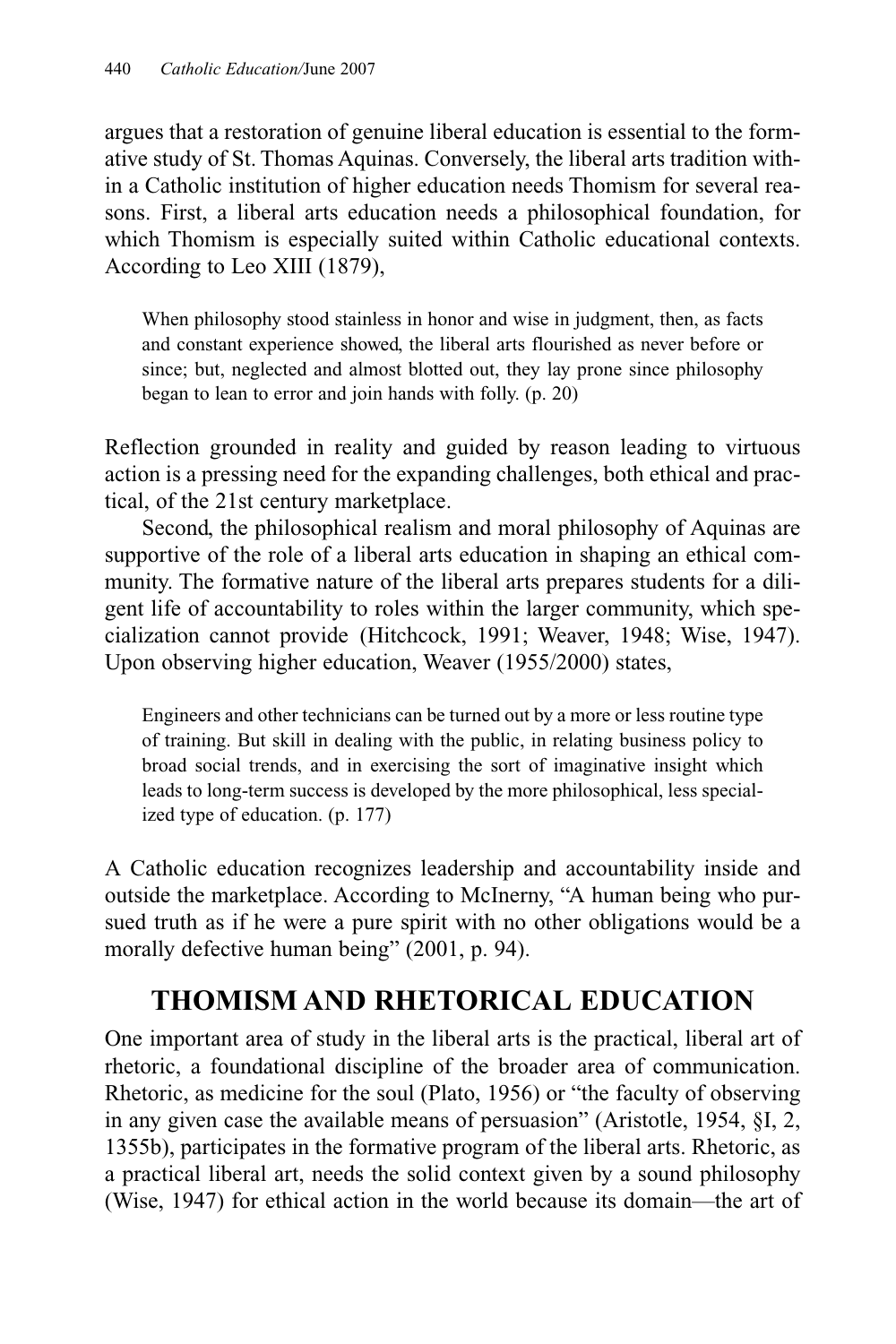persuading others—is an essentially ethical task. As Aristotle (1954) states in the *Rhetoric*,

But rhetoric we look upon as the power of observing the means of persuasion on almost any subject presented to us; and that is why we say that, in its technical character, it is not concerned with any special or definite class of subjects. (§I, 2, 1355b)

Thomism offers a foundation by which students are given philosophical, rhetorical, and ethical entrance to the marketplace of the 21st century, much needed in an era when practitioners of the rhetorical arts, such as public relations, law, advertising, and journalism, are called into account for their actions by professional associations as well as the larger community, must practice virtue, and are required to engage the world. Aquinas provides a view of accountability to reality and roles while establishing parameters for human activity. A Thomistic education supplies a philosophical and ethical framework for an internship in rhetoric/communication.

#### **ACCOUNTABILITY**

From a Catholic standpoint, rhetoric is accountable to the true, the good, and the real, by which human communication can offer service to the human community. According to Cardinal Newman (1959), the Roman Catholic Church through its clergy has worked rhetorically to preach the Roman Catholic faith to particular audiences around the world since the time of Jesus Christ. Wise (1947) states, "Rhetoric employs the powers of conviction and persuasion. Even if formal philosophy is kept separate from the liberal arts, at least the basic laws of reasoning and sound ethical norms have some part in rhetoric" (p. 188). A rhetoric program within a Catholic university, grounded in the larger breadth of the liberal arts within a Thomistic foundation, contributes to the disposition necessary to meet the challenges of the marketplace with a strong sense of accountability, conforming to and amplifying the good, the true, and the real within the larger human community. Mele (1999) analyzes the application of Thomistic thought to business ethics during the 16th and 17th centuries in Spain; Mele argues that although the social and economic conditions were particular to that time in history, Thomism provides an ethical framework applicable today because it is universal, yet flexible. Thus, Thomism offers grounding for ethical theory, pedagogy, and practice in the marketplace.

## **A BACKGROUND WITH LIMITS**

Philosophical grounding for the marketplace is especially necessary in the context of internships within liberal arts programs in order to provide limits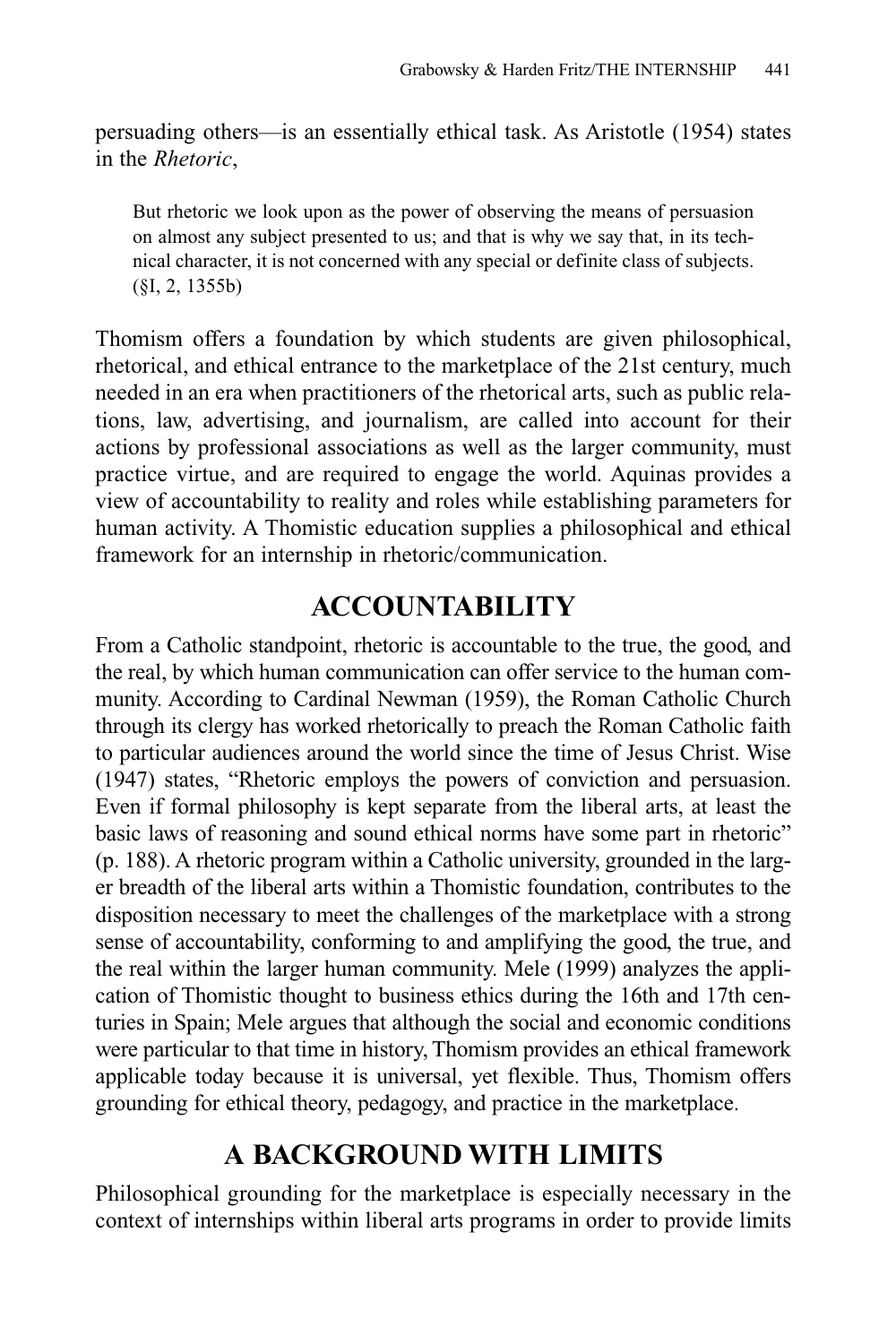on specialization. Marketplace communication and professional development are pressing issues in the field of communication within a liberal arts framework, often addressed with internship experience and service learning amidst a host of questions pertaining to issues such as theory, procedure, grading, and compensation (Beard & Morton, 1999; Blakeslee, 2001; Corbett & Kendall, 1999; Maynard, 1997; McEachern, 2001; Tovey, 2001). Hilt and Lipschultz (1996), for instance, indicate that for broadcast journalism, the coupling of the liberal arts with internship experience can be beneficial for career preparation and job placement.

In a communication and rhetorical studies program at a Catholic university or college, an internship experience provides a context for the application of the liberal arts, and, in particular, the exercise of rhetoric. One danger facing programs understood as having applied value, of which an internship is one indicator, is the threat of specialization trumping the broad and formative focus of the liberal arts. Among departmental standpoints, professorial emphases, and student dispositions, when a solid theoretical grounding favoring the liberal arts is traditionally understood, specialization is kept at bay on campus while a student from this pedagogical atmosphere will be ready to participate successfully in the various temporal activities of society. In the particular area of internship programs in rhetoric/communication, Thomism offers philosophical, theoretical, and ethical support.

Jacobi (1990) argues that a rhetorical approach is a way of overcoming the ethical problems of the perceived neutrality of professional writing courses. From the Thomistic framework of liberal arts, internship students could appropriate their study of rhetoric within the larger metaphysical and moral aspects of their education, which gives them the reference points to practice persuasion and argumentation within ethical parameters. For example, students involved with advertising, public relations, or journalism internships understand these arts as falling within the realm of rhetoric: advertising as persuasion, public relations as rhetorical form, journalism as selective rhetorical presentation within accountability to community and profession. Weaver states, "Language, which is thus predicative, is for the same cause sermonic" (1970, p. 224). Students, through internship duties such as research and writing, are employing rhetoric to persuade various audiences, with real consequences for which they are accountable.

With these tasks properly framed, and with students properly formed, students will understand that they are working within the framework of the liberal arts grounded in an ethical rhetoric. This proper understanding of rhetorical action prevents students from either equating a liberal arts education with the internship experience or viewing the internship experience as neutral action; the liberal arts now serve to place the practical and particular in proper per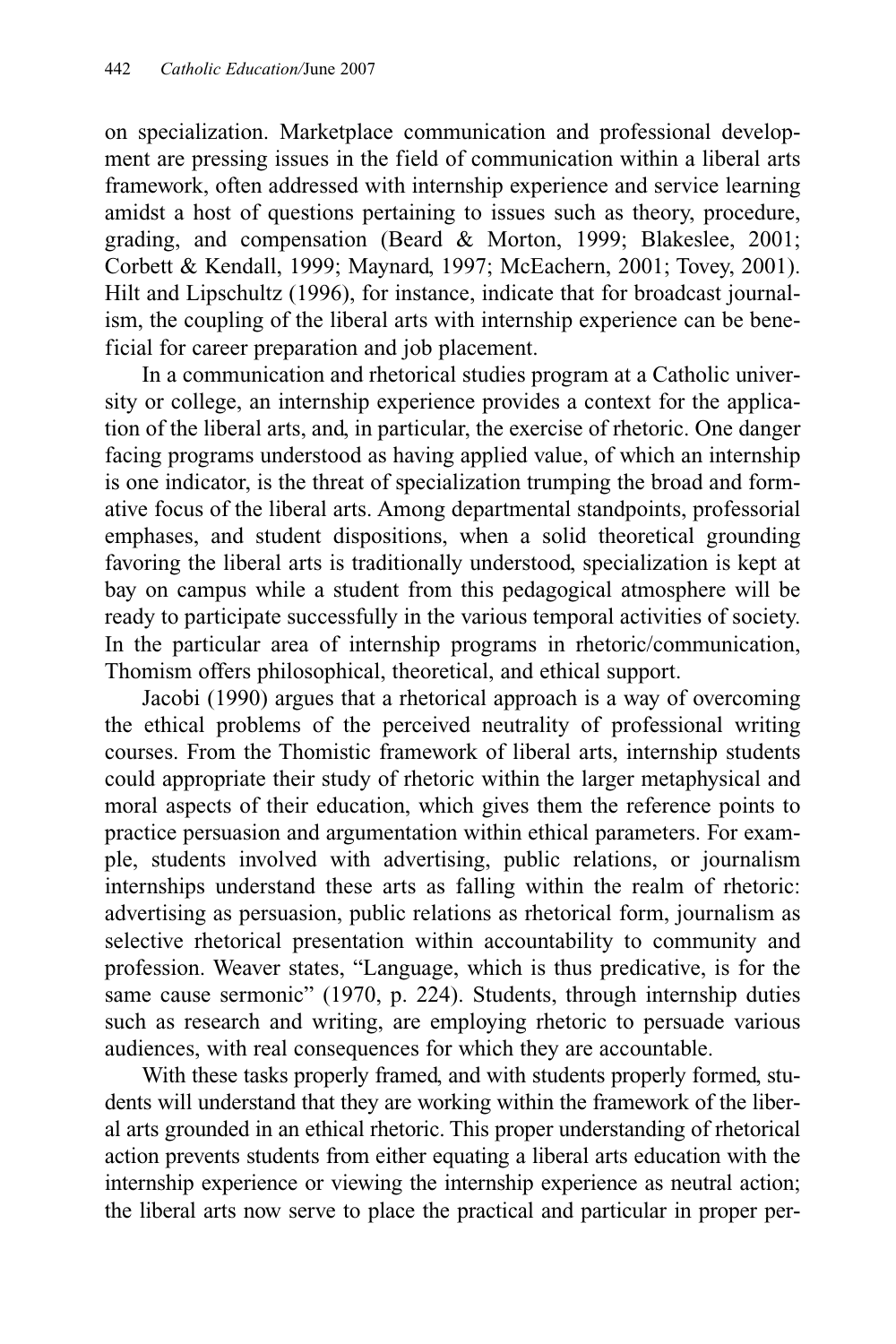spective. The larger educational lesson becomes the recognition that the marketplace is part of life, but all of life is not the marketplace, and that the marketplace and all of life are accountable to something larger. If specialization is not the departmental or educational focus, but achieves balance with liberal arts education in the form of praxis (theory-informed action), and is so named, specialization will not become an objective of communication education, and when action is framed ethically, its proper end in the good is perceived.

#### **THOMISTIC REALISM AS PHILOSOPHICAL FOUNDATION FOR PRAXIS**

The internship experience, finally, can be understood within the framework of Thomistic realism, which provides metaphysical, ethical, and practical reference points for engagement within community life in its various forms, including the marketplace.

Philosophically, Thomistic realism provides a substantive foundation for the intellectual, formative, and communicative aspects of life, from the family to the classroom to the marketplace and public square (Gorman, 1962; Ryan, 1942; Slavin, 1942). According to Slavin (1942),

Thomistic education comprises two essential elements, the metaphysical and the psychological; or, in simpler language, education is concerned with objective truth and subjective development. Man in attaining this objective truth must be prepared not only for learning but also for living. (p. 318)

Chesterton (1956) writes, "The fact that Thomism is the philosophy of common sense is itself a matter of common sense" (p. 118). In an age of doubt regarding truth, post-modern scholars derive definitions of common sense among competing narrative structures from particular communities (Gadamer, 1986). The mission of Catholic higher education involves the consideration of common human experience across locales to study and apply what is good, true, and real. This faithful disposition cultivates a welcome local home (Arnett, 1992) for those seeking the proper end of education—knowledge of the truth.

Pope John Paul II (1998) affirms the human capacity to know, with certainty, objective reality. For philosophical realism in general (Thomistic or otherwise), there is interdisciplinary, scholarly space for application of its assumptions and methods to all of human life, intellectual and practical, including human communication (Adler, 1993; Hikins, 1990; McInerny, 2001; Ryan, 1942; Weaver, 1948). The philosophical realism of Aquinas is a solid standpoint for both scholarly argumentation and pedagogical method.

According to Ryan (1942), "Truth is not merely experimental and utili-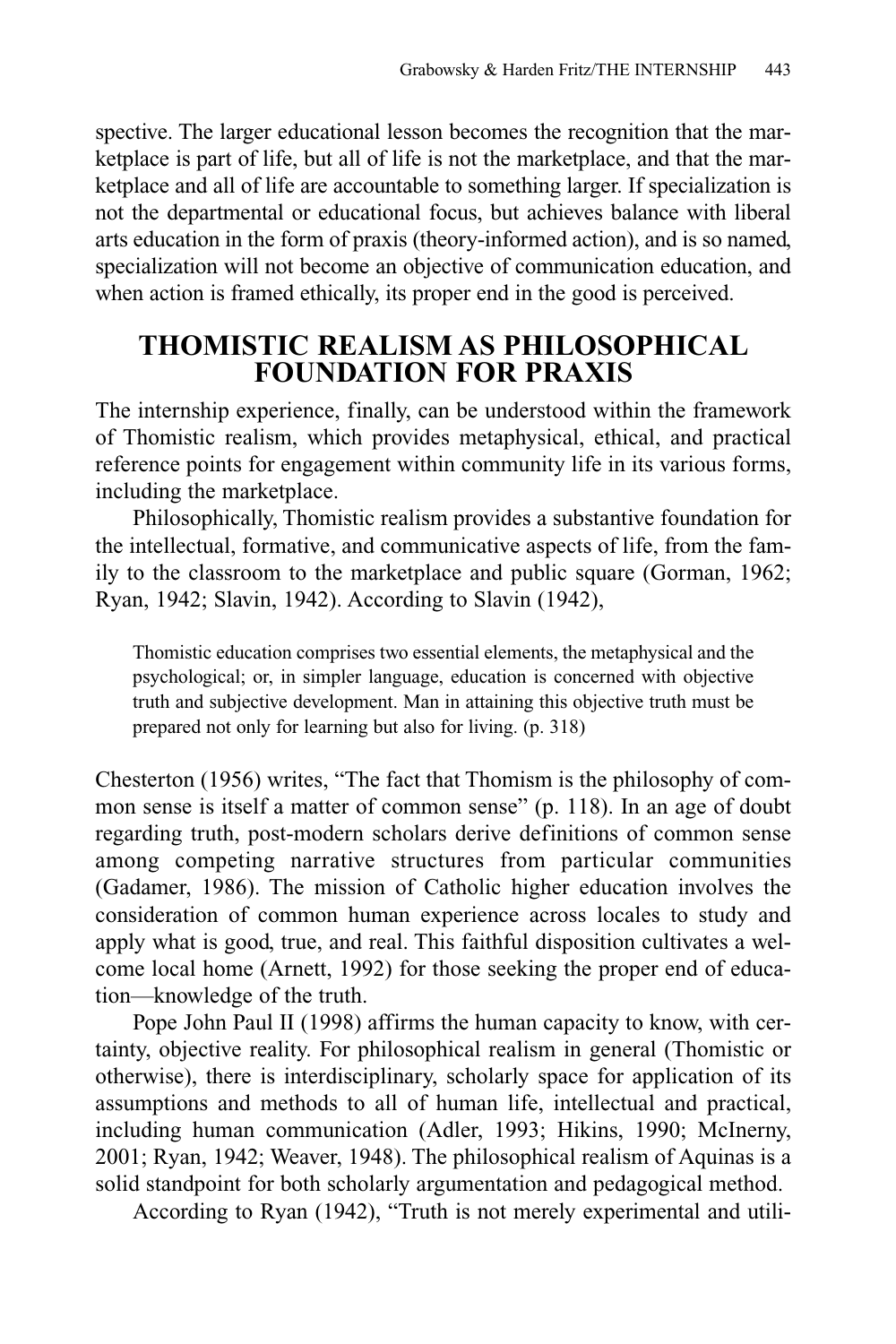tarian, not merely a matter of human will and effort. Truth is the conformity of the mind with the thing known" (p. 72). Thomistic realism is a specific type of philosophical realism that is the shining gem of Catholic thought on metaphysical explanation and common experience, for it is not a philosophy in which doubt, critique, or interpretation is primary, for with Thomistic realism, reality (living and non-living) is known in itself by the intellect and the senses (Chesterton, 1956; Gilson, 1986; McInerny, 2001; Ryan, 1942). According to Chesterton (1956):

But no pupil of St. Thomas needs to addle his brains in order adequately to addle his eggs; to put his head at any particular angle in looking at eggs, or squinting at eggs, or winking the other eye in order to see a new simplification of eggs. The Thomist stands in the broad daylight of the brotherhood of men, in their common consciousness that eggs are not hens or dreams or mere practical assumptions; but things attested by the Authority of the Senses, which is from God. (p. 121)

What are the pedagogical benefits of Thomistic realism, especially for the rhetorical student in the expansive and complex world of the 21st century? The question is larger than the realms of rhetorical studies, marketplace communication, and graded internships, although it is inclusive of all three of these areas of academic and practical interest. It is ultimately an issue of formation and disposition. Ryan (1942) writes, "Skepticism is essentially abnormal and unnatural; it is a disease of the mind" (p. 74). Thomistic realism is not a philosophy of critical doubt, and its adherent is not paralyzed by dilemmas about knowing, because the acquisition of truth is the proper activity of the human intellect—skepticism is not the learning mode of intellectual virtue (Ryan, 1942). Thomism supplies a healthy alternative to contemporary skepticisms, such as a deconstructive hermeneutic, which is typical in many academic environments. Thomistic realism removes unnecessary theoretical constraints, for it gives the communication student pedagogical openness to the good, the true, and the real, which allows for a more complete and ethical engagement with human life. Thomistic realism embraces a constructive disposition applicable to varying social and economic circumstances, recognizing reality as the philosophical starting point and valuing it for its actual existence and essential goodness as part of creation.

#### **THOMISM AS ETHICAL BASIS FOR INTERNSHIP SITES**

A rhetoric nestled in the liberal arts, directed by the coherence of a Thomistic education, speaks to the importance of ethical fit between students of a Catholic educational institution and their host internship sites. Communication interns should contribute to organizations, and a student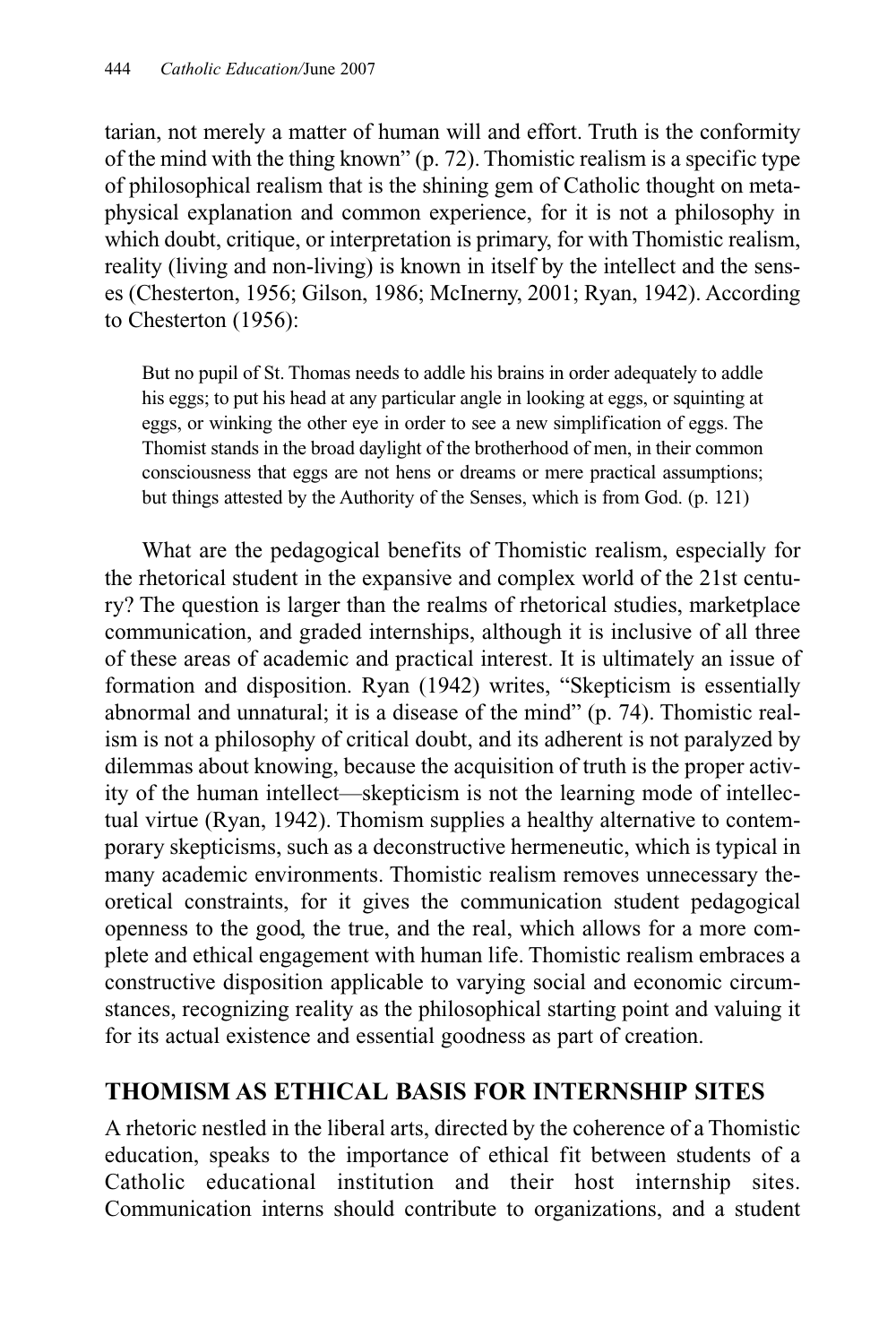formed by the liberal arts in the Thomistic tradition brings much to the table. A department guided by a Thomistic view would have ample theoretical resources to evaluate possible internship sites. Regardless of perceived benefits, an organization that violates Catholic moral teaching can be justifiably (especially on theoretical grounds) excluded as an internship site. According to Slavin (1942),

The field of Thomistic education is much wider than any classroom. It reaches out to the home, to the Church, to occupational groups, to any and every agency which influences men and women. It can never be restricted to any particular period of a person's life but encompasses the whole of life. (p. 331)

In a Catholic, Thomistic, rhetorical pedagogy, communication internships must be conducted within an explicitly ethical framework. Humans reasonably know reality and learn truth, and virtue cultivates intellectual formation. Slavin writes, "Thomistic philosophy of education is not satisfied with imparting intellectual culture or scholarship. It insists on something more—the inculcating of sound and solid principles of morality" (1942, p. 325). Slavin also states,

Mere intellectual perspicacity can stifle human life and carry with it the danger of lopsidedness. Good mathematicians, good philosophers, good engineers need also to be good men. True learning must be carried over to the more important field of good living, and education must deal with both. (p. 327)

Thomistic scholarship is rich with discussions of morality, ethics, and virtue that are grounded in Scripture, tradition, philosophy, natural law, and virtue (Haldane, 2000; Hibbs, 1999; Hittinger, 2003; McInerny, 2001).

#### **CONCLUSION**

Internships are an important part of a praxis-oriented Catholic liberal arts education in communication and rhetorical studies for the 21st century. The field of communication/rhetoric recognizes the existence and value of difference and uniqueness in the midst of commonality and therefore should welcome a Thomistic perspective that offers pedagogical insight. In a world of competing narratives (MacIntyre, 1984), a Thomistic tradition provides to Catholic higher education a theoretical and ethical framework for internships, supporting mission and identity while enhancing institutional distinctiveness. Thomism provides ethical coherence and a formative base for educational communities of professors and students seeking to move theory into the practice. By framing marketplace involvement within this scholarly and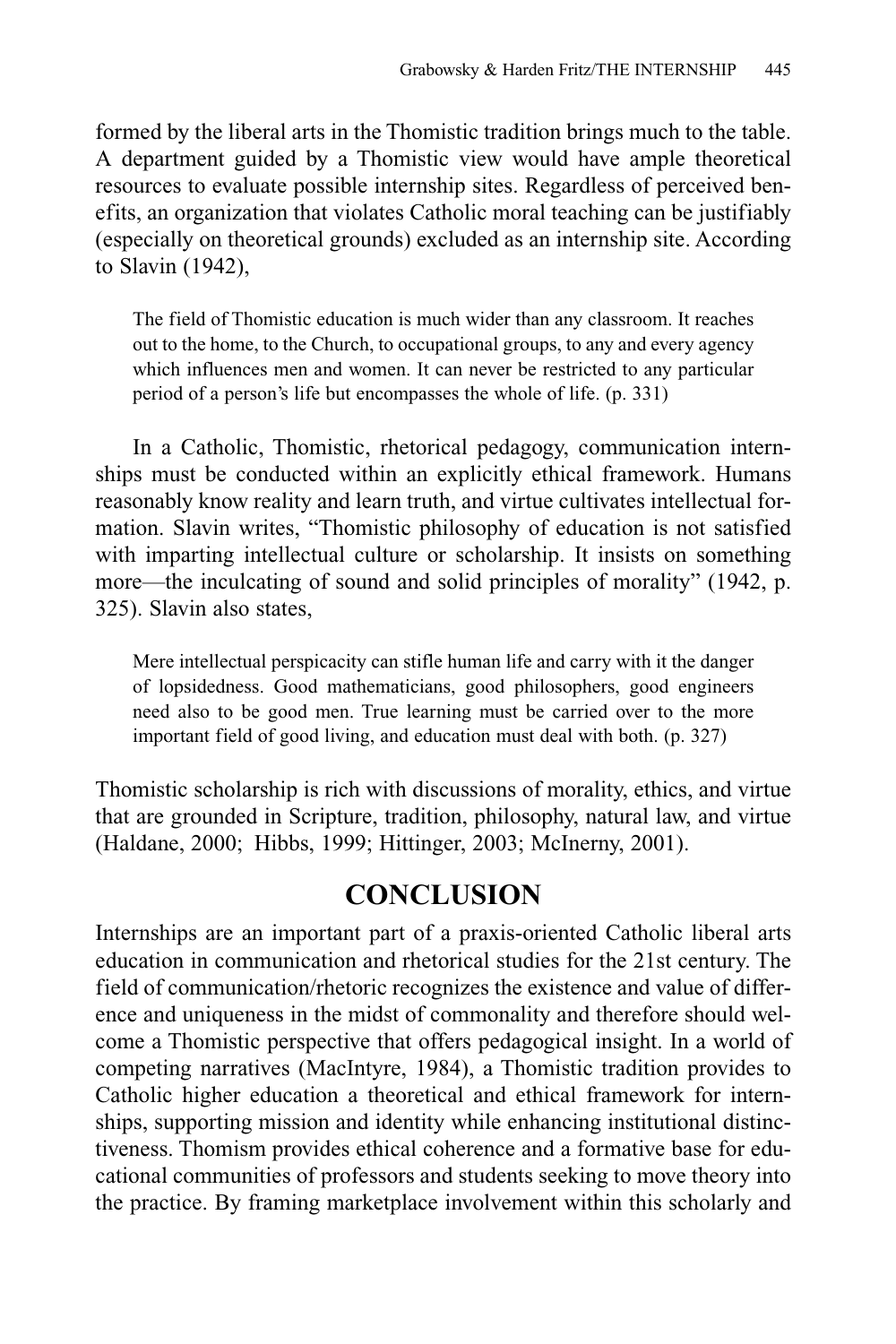spiritual tradition, Catholic institutions can offer an alternative education for communicative praxis that is distinct from secular counterparts, yet resonant with the best of secular learning, being in the world but not of it. For a communication program grounded in the liberal arts, it provides the basis for an ethical rhetoric of engagement with the marketplace.

#### **REFERENCES**

- Adler, M. J. (1993). *The four dimensions of philosophy: Metaphysical, moral, objective, categorical*. New York: Macmillan.
- Aquinas, T. (1966). *Summa theologiae: Vol. 18. Principles of morality* (T. Gilby, Trans.). New York: McGraw-Hill.
- Aquinas, T. (1975a). *Summa contra gentiles: Book 1. God* (A. C. Pegis, Trans.). Notre Dame, IN: University of Notre Dame Press.
- Aquinas, T. (1975b). *Summa contra gentiles: Book 2. Creation* (J. F. Anderson, Trans.). Notre Dame, IN: University of Notre Dame Press.
- Aquinas, T. (1975c). *Summa contra gentiles: Book 3. Providence, Part I* (V. J. Bourke, Trans.). Notre Dame, IN: University of Notre Dame Press.
- Aquinas, T. (1975d). *Summa contra gentiles: Book 4. Providence, Part II* (V. J. Bourke, Trans.). Notre Dame, IN: University of Notre Dame Press.
- Aristotle. (1954). Rhetoric (W. R. Roberts, Trans.). In *Aristotle: Rhetoric and poetics* (pp. 1-218). New York: The Modern Library.
- Arnett, R. C. (1992). *Dialogic education: Conversation about ideas and between persons*. Carbondale: Southern Illinois University Press.
- Arnett, R. C. (1999). Metaphorical guidance: Educational administration as building and renovation. *Journal of Educational Administration, 37*(1), 80-87.
- Arnett, R. C., & Arneson, P. (1999). *Dialogic civility in a cynical age: Community, hope, and interpersonal relationships*. Albany: SUNY Press.
- Arnett, R. C., & Fritz, J. M. H. (2002, September). *A culture of life: Giving life to institutions*. Paper presented at the Third Annual Conference of the Center for Ethics and Culture, Notre Dame, IN.
- Barrett, W. (1978). *The illusion of technique*. New York: Doubleday.
- Beard, F., & Morton, L. (1999). Effects of internship predictors on successful field experience. *Journalism & Mass Communication Educator, 53*, 42-53.
- Blakeslee, A. M. (2001). Bridging the workplace and the academy: Teaching professional genres through classroom-workplace collaborations. *Technical Communication Quarterly, 10*, 169- 192.
- Buber, M. (1966). *The way of response*. New York: Schocken Books.
- Burtchaell, J. (1998). *The dying of the light*. Grand Rapids, MI: Eerdmanns.
- Cantor, J. A. (1995). Apprenticeships link community-technical colleges and business and industry for workforce training. *Community College Journal of Research and Practice, 19*(1), 47-71.
- Chesterton, G. K. (1956). *St. Thomas Aquinas*. New York: Image.
- Churchill, J. (1997). Liberal education and practical wisdom. *Midwest Quarterly, 39*, 11-26.
- Corbett, J. B., & Kendall, A. R. (1999). Evaluating service learning in the communication discipline. *Journalism & Mass Communication Educator, 53*, 66-76.
- Cornwall, G. H., & Stoddard, E. W. (2001). The future of liberal education and the hegemony of market values: Privilege, practicality, and citizenship. *Liberal Education, 87*(3), 6-15.
- Elkins, T. J. (2002). Academic internships with the equal employment opportunity commission: An experiential approach to teaching human resource management. *S.A.M. Advanced Management Journal, 67*, 40-47.
- Fitt, D. X., & Heverly, M. (1992). Involving the private sector with higher education. *Journal of Cooperative Education, 27*, 64-72.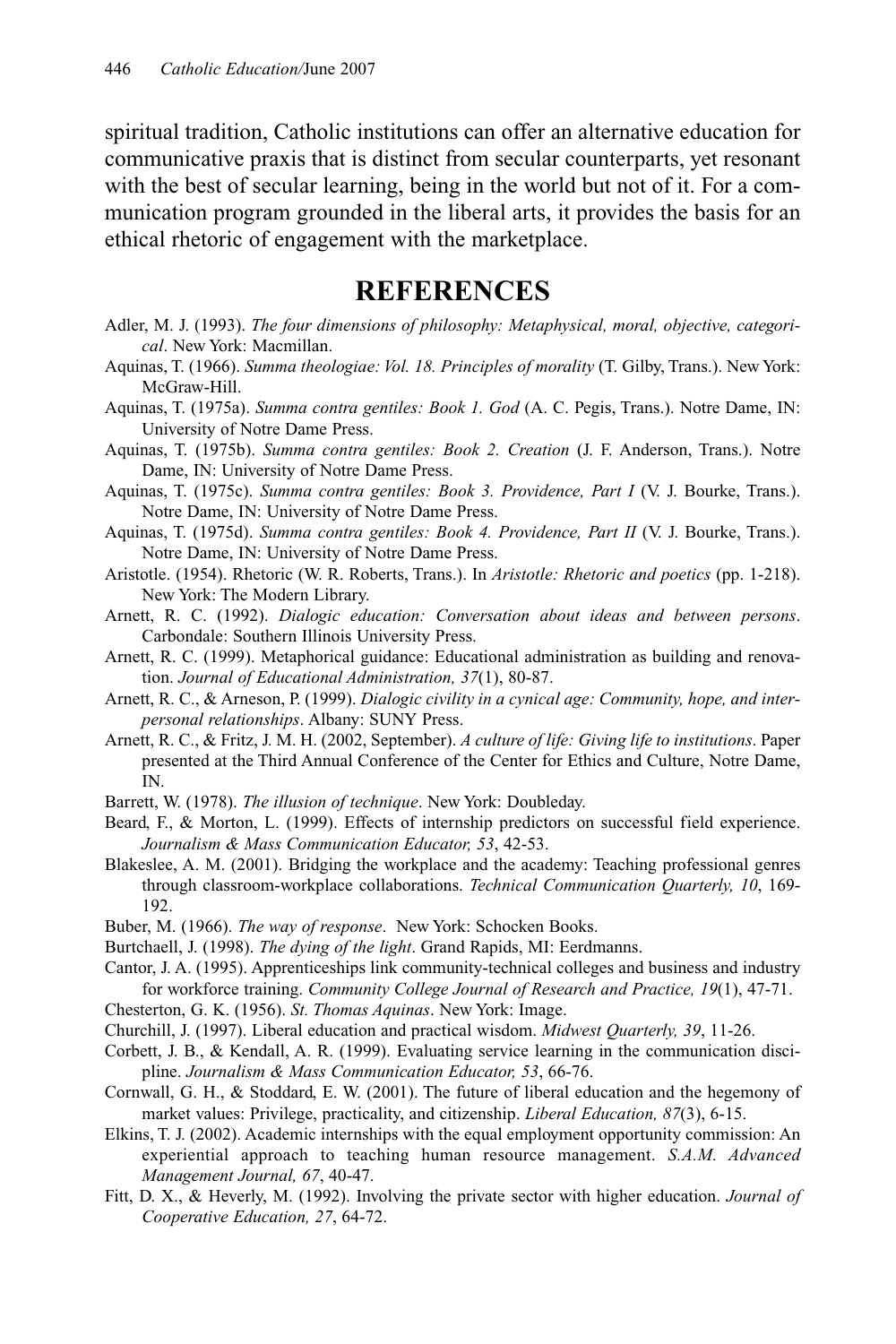- Fritz, J. (1997). Curricular fidelity, diversity with connection: The Duquesne experiment. *Journal of the Association for Communication Administration, 26*, 24-31.
- Fritz, J. M. H. (2002, July). *Walking the humanities into the marketplace: Unity of contraries in an undergraduate communication & rhetorical studies curriculum*. Paper presented at the Sixth International Conference on Social Values, University of Oxford, England.
- Fritz, J. M. H., Arnett, R. C., Ritter, D., & Ferrara, R. (2005). Moving forward, looking back: The specialist/generalist model as disciplinary guide for the 21st century. *Communication Annual, 61*, 1-13.
- Gabris, G., & Mitchell, K. (1989). Exploring the relationship between intern job performance, quality of education experience, and career placement. *Public Administration Quarterly, 12*, 484- 504.
- Gadamer, H. G. (1986). *Truth and method*. New York: Crossroads.
- Gilson, E. (1986). *Thomist realism & the critique of knowledge* (M. A. Wauck, Trans.). San Francisco: Ignatius Press.
- Gorman, M. (1962). *General semantics and contemporary Thomism*. Lincoln: University of Nebraska Press.
- Haldane, J. (2000). Thomistic ethics in America. *Logos, 3*(4), 150-168.
- Hibbs, T. S. (1990). A rhetoric of motives: Thomas on obligation as rational persuasion. *The Thomist, 54*, 293-309.
- Hibbs, T. S. (1999). Aquinas, virtue, and recent epistemology. *The Review of Metaphysics, 52*, 573- 594.
- Hikins, J. W. (1990). Realism and its implications for rhetorical theory. In R. A. Cherwitz (Ed.), *Rhetoric and philosophy* (pp. 21-77). Hillsdale, NJ: Lawrence Erlbaum.
- Hilt, M. L., & Lipschultz, J. H. (1996). Broadcast newsroom hiring and career preparation. *Journalism & Mass Communication Educator, 51*(1), 36-42.
- Hitchcock, J. (1991). Learning among the ruins. In R. McInerny (Ed.), *The mind and heart of the church: Papers presented at a conference sponsored by the Wethersfield Institute, New York City, September 20, 1991* (pp. 27-41). San Francisco: Ignatius Press.
- Hittinger, R. (2003). *The first grace: Rediscovering the natural law in a post-Christian world*. Wilmington, DE: ISI Books.
- Jacobi, M. J. (1990). Using the enthymeme to emphasize ethics in professional writing courses. *The Journal of Business Communication, 27*, 273-292.
- John Paul II. (1998). *Encyclical letter, Fides et ratio, of the Supreme Pontiff John Paul II: To the bishops of the Catholic Church on the relationship between faith and reason.* Washington, DC: United States Conference of Catholic Bishops.
- Kimball, B. A. (1986). *Orators and philosophers: A history of the idea of liberal education*. New York: Teachers College Press.
- Kimball, B. A. (1996). A historical perspective. In N. H. Farnham & A. Yarmolinsky (Eds.), *Rethinking liberal education* (pp. 28-29). New York: Oxford University Press.
- Kolb, D. A. (1984). *Experiential learning: Experience as the source of learning and development*. Englewood Cliffs, NJ: Prentice-Hall.
- Leo XIII. (1879). *The restoration of Christian philosophy*. Boston: Pauline Books & Media.
- Lewis, C. S. (1964). *The discarded image: An introduction to Medieval and Renaissance literature*. Cambridge, UK: Cambridge University Press.
- MacIntyre, A. (1984). *After virtue: A study in moral theory*. Notre Dame, IN: University of Notre Dame Press.
- MacIntyre, A. (2001). Catholic universities: Dangers, hopes, choices. In R. E. Sullivan (Ed.), *Higher learning and Catholic traditions* (pp. 1-21). Notre Dame, IN: University of Notre Dame Press.
- Maynard, M. L. (1997). Opportunity in paid vs. unpaid public relations internships: A semantic network analysis. *Public Relations Review, 23*, 377-390.
- McArthur, R. P. (1991). Thomism in a Catholic college. In R. McInerny (Ed.), *The mind and heart of the Church: Papers presented at a conference sponsored by the Wethersfield Institute, New York City, September 20, 1991* (pp. 67-76). San Francisco: Ignatius Press.